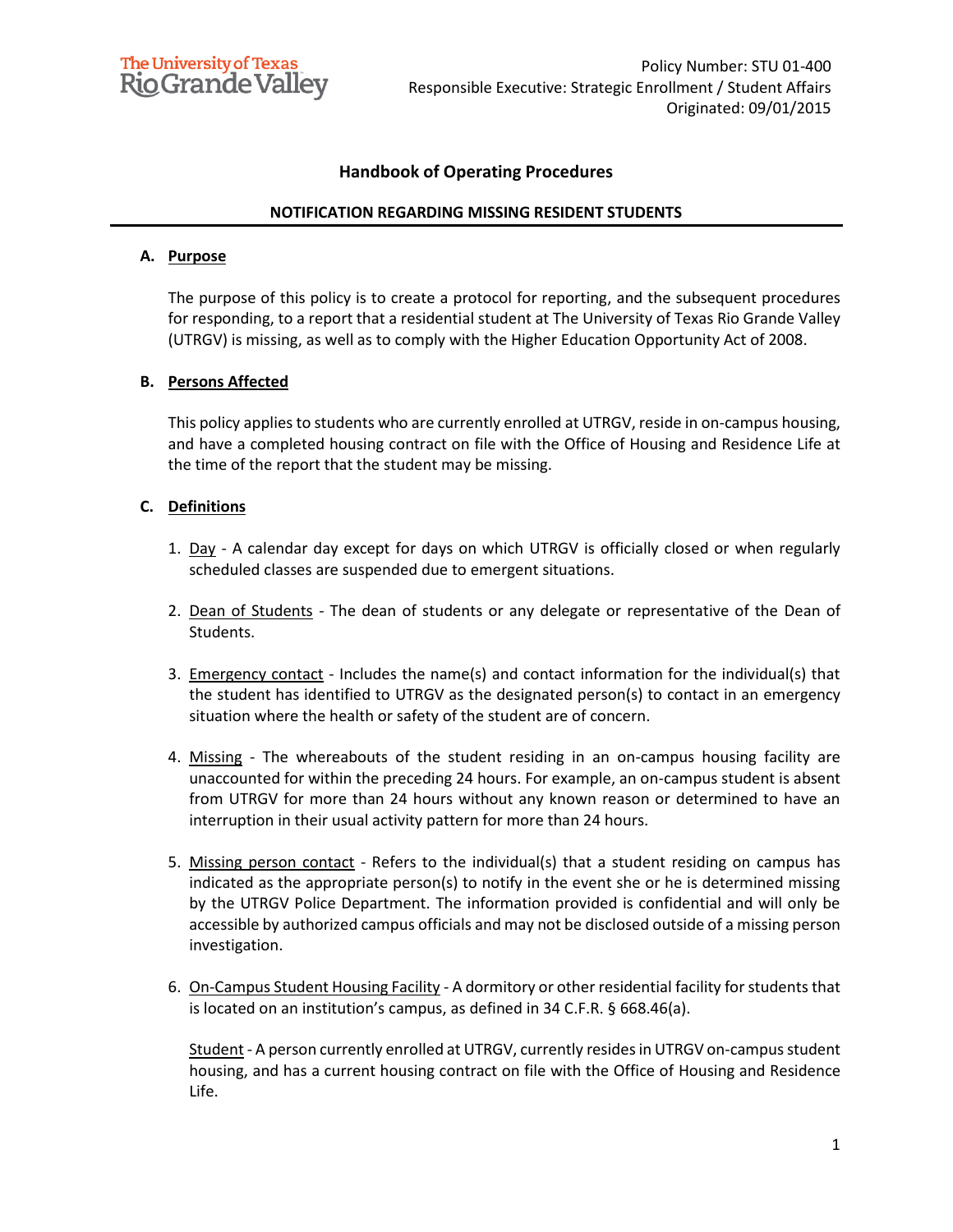# **D. Policy**

- 1. If any faculty, staff, or student at UTRGV suspects or has been notified that a student residing on campus may be missing, that individual is required to report this to an authorized UTRGV official:
	- a. UTRGV Police Department
	- b. Dean of Students' Office
	- c. Office of Housing and Residence Life
- 2. Students living on campus shall provide accurate contact information during the residential check-in process at the beginning of each long semester or summer session. Contact information must be kept current and accurate with the Office of Housing and Residence Life while residing on campus.
- 3. Each student living in on-campus housing, must identify a contact person(s) whom UTRGV shall notify if the student is determined missing by the UTRGV Police Department.
- 4. The Office of Housing and Residence Life shall collect and maintain the contact information of the person(s) identified by the student to be used by the UTRGV Police Department during the course of their investigation. The contact information will be confidential and only accessible by authorized UTRGV and law enforcement officials. The information will not be disclosed outside of a missing person investigation.
- 5. If the student is under 18 years of age and not emancipated, UTRGV will notify the custodial parent or guardian of the student if she or he has been determined to be missing in addition to any contact person(s) designated by the student.
- 6. The UTRGV Police Department shall determine whether or not the student is missing, the investigation process, and work with external agencies when appropriate.

## **E. Procedure**

- 1. Upon a report that a student may be missing, the following steps will be taken:
	- a. The UTRGV Police Department must be notified immediately.
	- b. UTRGV Police Department will follow its established protocol for responding to a report that a person is missing.
	- c. The Dean of Students will assist the UTRGV Police Department in determining the last known whereabouts of the student by attempting to reach the student through all forms of personal contact information that the student provided to UTRGV, by conducting a welfare check of the student's assigned room, and by attempting to make contact with